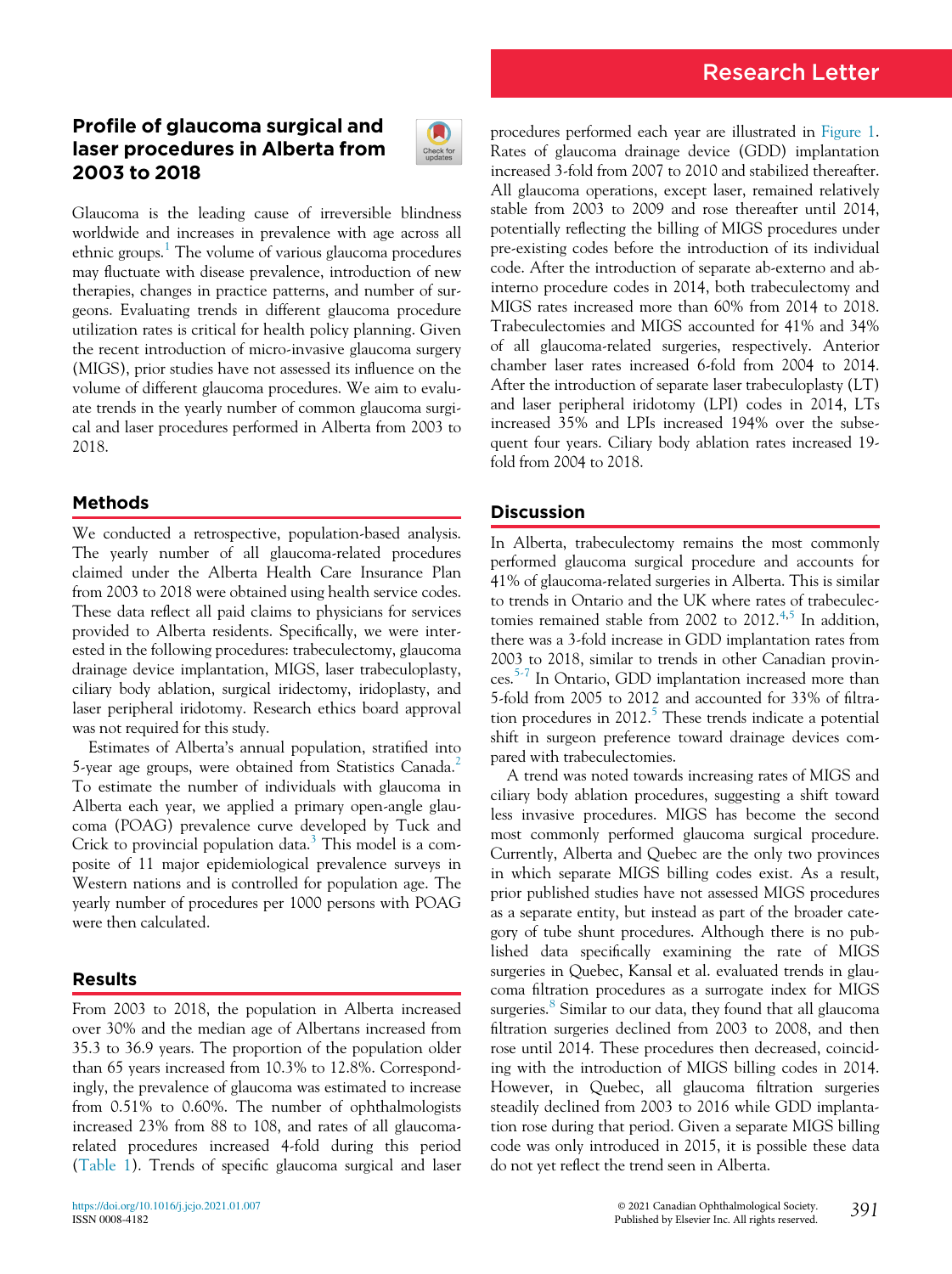<span id="page-1-1"></span><span id="page-1-0"></span>

| Table 1-Yearly number of glaucoma surgical and laser procedures performed per 1000 persons with primary open angle glaucoma in Alberta from 2003 to 2018 |                                                                                                         |           |               |           |           |           |               |               |               |               |               |               |           |               |           |               |
|----------------------------------------------------------------------------------------------------------------------------------------------------------|---------------------------------------------------------------------------------------------------------|-----------|---------------|-----------|-----------|-----------|---------------|---------------|---------------|---------------|---------------|---------------|-----------|---------------|-----------|---------------|
| Health service<br>code                                                                                                                                   | Service code<br>description                                                                             | 2003/2004 | 2004/<br>2005 | 2005/2006 | 2006/2007 | 2007/2008 | 2008/<br>2009 | 2009/<br>2010 | 2010/<br>2011 | 2011/<br>2012 | 2012/<br>2013 | 2013/<br>2014 | 2014/2015 | 2015/<br>2016 | 2016/2017 | 2017/<br>2018 |
| Surgical procedures                                                                                                                                      |                                                                                                         |           |               |           |           |           |               |               |               |               |               |               |           |               |           |               |
| 26.2B                                                                                                                                                    | Glaucoma implant<br>procedures with<br>reservoir shunts                                                 | 7.52      | 8.18          | 8.26      | 6.87      | 8.09      | 14.33         | 23.92         | 24.75         | 16.28         | 17.70         | 20.70         | 24.29     | 23.99         | 26.99     | 22.07         |
| 26.2A                                                                                                                                                    | Glaucoma (all<br>major<br>operations)<br>except laser                                                   | 118.36    | 91.71         | 118.53    | 103.12    | 107.85    | 108.59        | 152.81        | 117.87        | 143.94        | 156.42        | 139.45        |           |               |           |               |
| 26.25B                                                                                                                                                   | Trabeculectomy or<br>major revision of<br>trabeculectomy                                                |           |               |           |           |           |               |               |               |               |               |               | 29.20     | 28.42         | 40.07     | 47.86         |
| 26.25A                                                                                                                                                   | Repeat<br>trabeculectomy<br>within 28 days                                                              | 3.37      | 5.39          | 6.70      | 10.76     | 9.04      | 10.60         |               |               |               |               |               |           |               |           |               |
| 26.29A                                                                                                                                                   | Ab-interno angle<br>surgery (stent,<br>trabectome, or<br>similar) for adult<br>open-angle<br>qlaucoma   |           |               |           |           |           |               |               |               |               |               |               | 24.63     | 26.94         | 31.60     | 40.34         |
| Laser procedures                                                                                                                                         |                                                                                                         |           |               |           |           |           |               |               |               |               |               |               |           |               |           |               |
| 26.52A                                                                                                                                                   | Anterior chamber<br>laser*                                                                              |           | 37.30         | 104.07    | 104.96    | 109.63    | 106.80        | 137.60        | 146.13        | 149.19        | 213.51        | 224.20        | (233.79)  | (246.10)      | (337.44)  | (402.49)      |
| 26.52A                                                                                                                                                   | Laser peripheral<br>iridotomy                                                                           |           |               |           |           |           |               |               |               |               |               |               | 147.72    | 157.22        | 234.37    | 286.99        |
| 26.34A                                                                                                                                                   | Argon laser<br>trabeculoplasty,<br>selective laser<br>trabeculoplasty,<br>iridoplasty,<br>goniopuncture |           |               |           |           |           |               |               |               |               |               |               | 86.07     | 88.88         | 103.07    | 115.50        |
| 26.98B                                                                                                                                                   | Ciliary body<br>ablation                                                                                |           | 0.87          | 3.52      | 3.95      | 5.25      | 13.31         | 14.22         | 7.78          | 8.51          | 8.58          | 6.17          | 9.65      | 11.05         | 23.65     | 16.16         |
| 26.53                                                                                                                                                    | Surgical iridectomy                                                                                     | 4.03      | 7.14          | 7.43      | 9.19      | 9.30      | 5.56          | 8.22          | 10.67         | 18.18         | 8.94          | 7.09          | 7.74      | 15.73         | 5.56      | 7.02          |
| 26.62A                                                                                                                                                   | Freeing of angle<br>closure<br>synechiae under<br>gonioscopy                                            | 4.87      | 7.95          | 11.05     | 11.57     | 13.82     | 9.07          | 9.21          | 10.43         | 6.93          | 10.87         | 11.48         | 11.47     | 9.32          | 10.81     | 7.60          |
| All glaucoma procedures                                                                                                                                  |                                                                                                         | 138.14    | 158.54        | 259.56    | 250.42    | 262.97    | 268.25        | 345.99        | 317.63        | 343.03        | 416.02        | 409.10        | 340.76    | 361.55        | 476.13    | 543.55        |
| *Numbers provided in brackets are the sum of procedures billed under 26.52A and 26.34A.                                                                  |                                                                                                         |           |               |           |           |           |               |               |               |               |               |               |           |               |           |               |